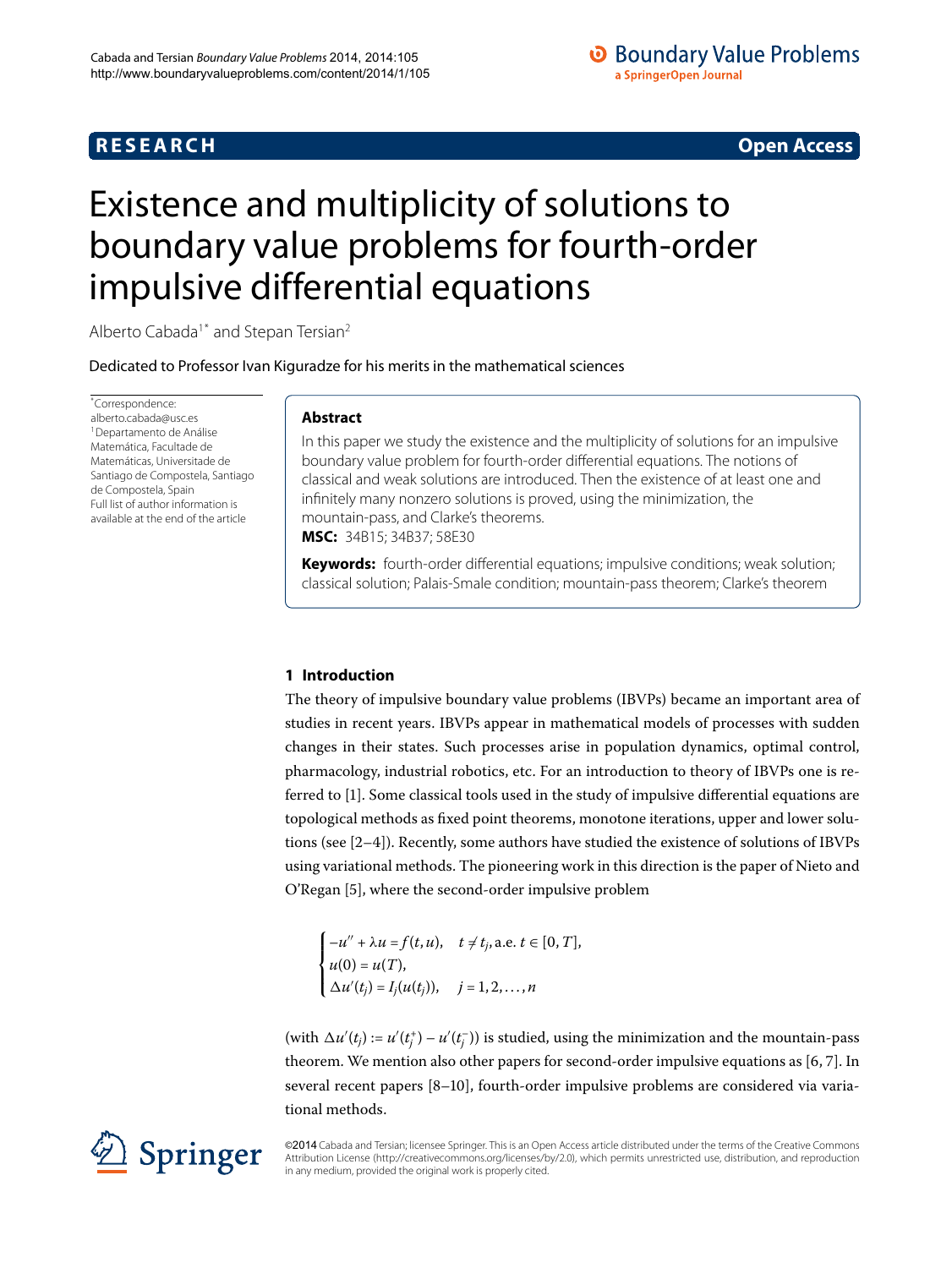In this paper, we consider the boundary value problem for fourth-order differential equation with impulsive effects

$$
\text{(P)} \quad\n\begin{cases}\nu^{(4)} - au'' + b(t)u = c(t)|u|^{p-2}u, & t \neq t_j, \text{ a.e. } t \in [0, T], \\
u(0) = u(T) = u''(0) = u''(T) = 0, \\
\Delta u'''(t_j) = g_j(u'(t_j)), & \Delta u''(t_j) = -h_j(u(t_j)), \quad j = 1, 2, \dots, n.\n\end{cases}
$$

Here,  $0 = t_0 < t_1 < \cdots < t_n < t_{n+1} = T$ , the limits  $u''(t_j^{\pm}) = \lim_{t \to t_j^{\pm}} u''(t)$  and  $u'''(t_j^{\pm}) =$  $\lim_{t\to t_j^{\pm}} u'''(t)$  exist and  $\Delta u'''(t_j) = u'''(t_j^+) - u'''(t_j^-)$ ,  $\Delta u''(t_j) = u''(t_j^+) - u''(t_j^-)$ .

We look for solutions in the classical sense, as given in the next definition.

**Definition 1** A function  $u \in C^1([0, T])$  and  $u|_{(t_j,t_{j+1})} \in H^2(t_j,t_{j+1}), j = 0,\ldots,n$  is said to be a classical solution of the problem (P), if *u* satisfies the equation a.e. on  $[0, T] \setminus \{t_1, t_2, \ldots, t_n\}$ , the limits  $u''(t_j^{\pm}) = \lim_{t \to t_j^{\pm}} u''(t)$  and  $u'''(t_j^{\pm}) = \lim_{t \to t_j^{\pm}} u'''(t)$  exist and satisfy the impulsive conditions  $\Delta u'''(t_j) = g(u'(t_j))$ ,  $\Delta u''(t_j) = -h(u(t_j))$ ,  $j = 1, \ldots, n$ , and boundary conditions  $u(0) = u(T) = u''(0) = u''(T) = 0.$ 

Moreover, we introduce, for every  $j \in \{1, \ldots, n\}$ , the following real functions:

$$
G_j(u) = \int_0^u g_j(t) dt, \qquad H_j(u) = \int_0^u h_j(t) dt.
$$
 (1)

To deduce the existence of solutions, we assume the following conditions:

- (H1) The constant *a* is positive, *b* and *c* are continuous functions on [0, *T*] and there exist positive constants  $b_1$ ,  $b_2$ ,  $c_1$ , and  $c_2$  such that  $0 < b_1 \leq b(t) \leq b_2$  and  $0 < c_1 \leq c(t) \leq c_2$ . The functions  $g_i : \mathbb{R} \to \mathbb{R}$ ,  $h_i : \mathbb{R} \to \mathbb{R}$ ,  $j = 1, 2, ..., n$ , are continuous functions.
- (H2) There exist  $\gamma_i$ ,  $\sigma_j \in (2, p)$  such that functions  $g_i$ ,  $h_i$ ,  $j = 1, \ldots, n$ , satisfy the conditions

<span id="page-1-1"></span><span id="page-1-0"></span>
$$
\gamma_j G_j(t) \geq t g_j(t) > 0, \qquad \sigma_j H_j(t) \geq t h_j(t) > 0, \quad \forall t \in \mathbb{R} \setminus \{0\}. \tag{2}
$$

A simple example of functions fulfilling the last condition is given by

$$
g_j(t) = d_j|t|^{\gamma_j - 2}t
$$
,  $h_j(t) = e_j|t|^{\sigma_j - 2}t$ ,

<span id="page-1-2"></span>where  $d_i$  and  $e_i$ ,  $j = 1, \ldots, n$ , are positive constants.

Note that (2[\)](#page-1-0) implies that there exist positive constants  $D_j$ ,  $E_j$  such that

$$
G_j(t) \le D_j(1+|t|^{\gamma_j}), \qquad H_j(t) \le E_j(1+|t|^{\sigma_j}). \tag{3}
$$

In the next section we will prove the following existence result for  $p > 2$ .

**Theorem 2** Suppose that  $p > 2$  and conditions (H1) and (H2) hold. Then the problem (P) *has at least one nonzero classical solution*.

Having in mind the case  $1 < p < 2$ , we introduce the following condition: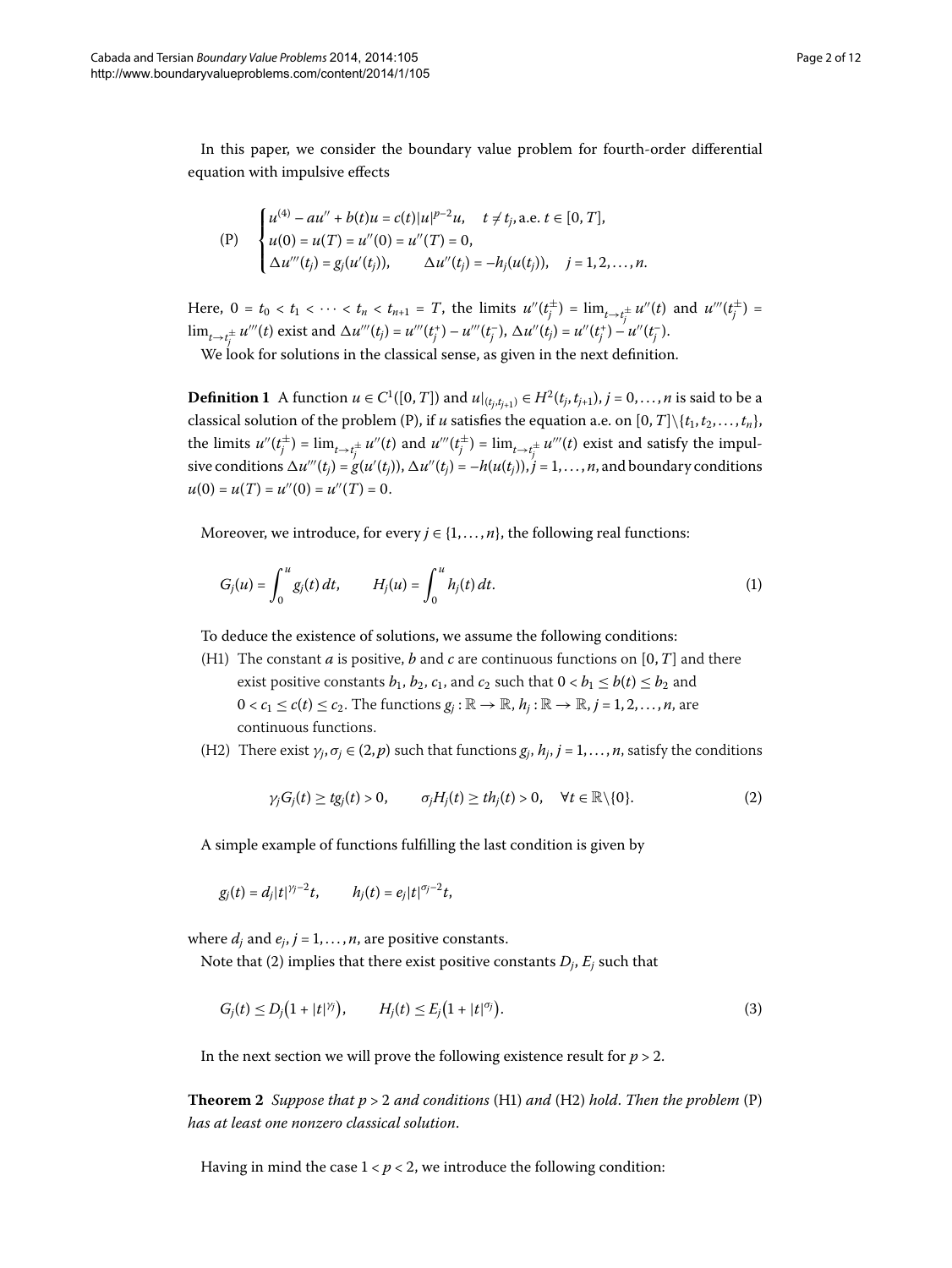<span id="page-2-0"></span>(H3) There exist positive constants  $A_j$ ,  $B_j$ ,  $j = 1, \ldots, n$  such that the functions  $G_j$ ,  $H_j$ , defined in (3[\)](#page-1-1), satisfy the conditions

$$
0 \le G_j(t) \le A_j t^2, \qquad 0 \le H_j(t) \le B_j t^2, \quad \forall t \in \mathbb{R}.
$$

A simple example of this new situation is given by the functions  $g_i(t) = 2A_i t$  and  $h_i(t) =$  $2B_i t$ .

The result to be proven is the following.

**Theorem 3** *Suppose that*  $1 < p < 2$ *, the functions*  $g_i$ *,*  $h_i$ *,*  $j = 1, ..., n$ *, are odd and conditions* (H) *and* (H) *hold*. *Then the problem* (P) *has infinitely many nonzero classical solutions*.

If we consider the problem

$$
\begin{aligned} \text{(P1)} \quad & \begin{cases} u^{(4)} - au'' - b(t)u + c(t)|u|^{p-2}u = 0, \quad t \neq t_j, \text{ a.e. } t \in [0, T], \\ u(0) = u(T) = u''(0) = u''(T) = 0, \\ \Delta u'''(t_j) = g(u'(t_j)), \quad \Delta u''(t_j) = -h(u(t_j)), \quad j = 1, 2, \dots, n, \end{cases} \end{aligned}
$$

we introduce the following condition.

<span id="page-2-1"></span>(H2') There exist  $γ_j$ ,  $σ_j \in (2, p)$  and positive constants  $d_j$ ,  $e_j$  such that functions  $g_j$ ,  $h_j$ ,  $G_j$  and  $H_j$ ,  $j = 1, \ldots, n$ , satisfy the conditions

$$
0 \le G_j(t) \le d_j|t|^{\gamma_j}, \qquad 0 \le H_j(t) \le e_j|t|^{\sigma_j}, \quad \forall t \in \mathbb{R},
$$
  
\n
$$
0 \le tg_j(t), \qquad 0 \le th_j(t), \quad \forall t \in \mathbb{R}.
$$
  
\n(4)

A simple example now is  $g_j(t) = \gamma_j d_j |t|^{\gamma_j - 2} t$ ,  $h_j(t) = \sigma_j e_j |t|^{\sigma_j - 2} t$ . The obtained result is the following.

**Theorem 4** Suppose that  $p > 2$  and conditions (H1) and (H2') hold. If  $0 < T \leq T_2 = 1$ *π*  $a + \sqrt{a^2 + 4b^2}$  $\frac{a^2 + b^2}{2b_2}$ , the problem (P<sub>1</sub>) has only the zero solution. If  $T > T_1 = \pi$  $\sqrt{a^2 + 4b}$  $\frac{a^2+4b^2}{2b^2}$ , the *problem* (P) *has at least one nonzero classical solution*.

The proofs of the main results are given in Section 3[.](#page-5-0)

## **2 Preliminaries**

Denote by  $L^p(0,T)$  for  $p \geq 1$ , the Lebesgue space of *p*-integrable functions over the interval  $(0, T)$ , endowed with the usual norm  $||u||_p^p = \int_a^b |u(t)|^p dt$ , and by  $||\cdot||$  and  $||\cdot||_\infty$  the corresponding norms in  $L^2(0,T)$  and  $C([0,T])$ ,

$$
||u||^{2} = \int_{0}^{T} |u(t)|^{2} dt, \quad u \in L^{2}(0, T),
$$
  

$$
||u||_{\infty} = \max_{t \in [0, T]} |u(t)|, \quad u \in C([0, T]).
$$

Denote by  $H_0^1(0,T)$  and  $H^2(0,T)$  the Sobolev spaces

$$
H_0^1(0,T) = \big\{ u \in L^2(0,T) : u' \in L^2(0,T), u(0) = u(T) = 0 \big\},\
$$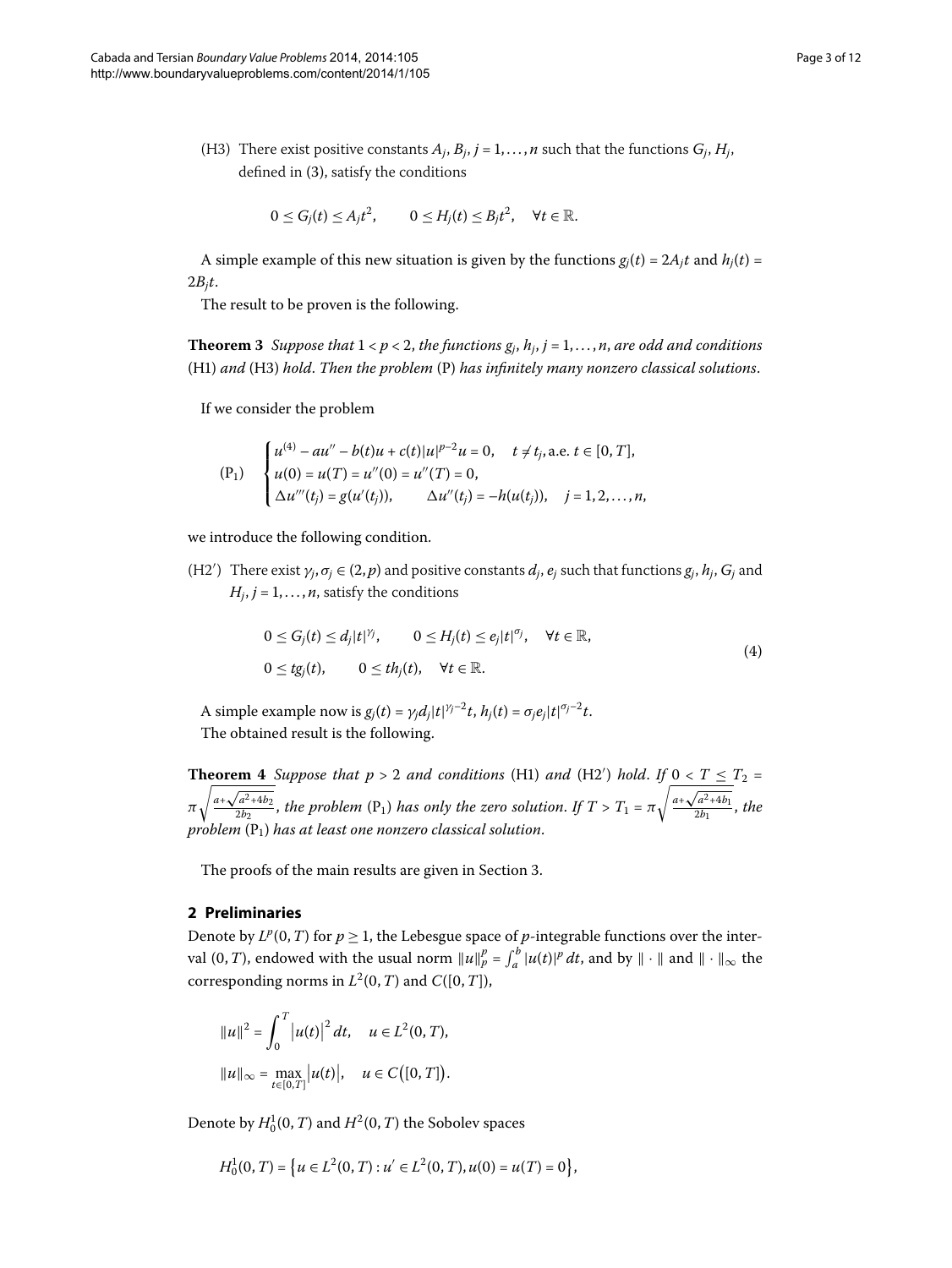and

$$
H^2(0,T) = \left\{ u \in L^2(0,T) : u' \in L^2(0,T), u'' \in L^2(0,T) \right\}.
$$

Let  $X = H_0^1(0,T) \cap H^2(0,T)$  be the Hilbert space endowed with the usual scalar product

$$
(u, v) = \int_0^T (u''v'' + u'v' + uv) dt
$$

and the corresponding norm.

By assumption  $(H_1)$  an equivalent scalar product and norm in  $X$  are given by

$$
\langle u, v \rangle = \int_0^T \left( u''v'' + au'v' + b(t)uv \right) dt, \tag{5}
$$

and

<span id="page-3-1"></span><span id="page-3-0"></span>
$$
||u||_X^2 = \int_0^T \left( u''^2 + au'^2 + b(t)u^2 \right) dt. \tag{6}
$$

It is well known (see [\[](#page-11-10)9, Lemma 2.2[\]](#page-11-11), [11]) that the following Poincaré and imbedding inequalities hold for all  $u \in X$ :

$$
\int_0^T u^2 dt \le \frac{T^2}{\pi^2} \int_0^T u'^2 dt, \qquad \int_0^T u^2 dt \le \frac{T^4}{\pi^4} \int_0^T u''^2 dt, \tag{7}
$$

$$
||u||_{C^{1}} = \max\{|u||_{\infty}, ||u'||_{\infty}\} \le M||u||_{X},
$$
\n(8)

where *M* is a positive constant depending on *T*, *a* and *b*(*t*).

We have the following compactness embedding, which can be proved in the standard way.

**Proposition 5** The inclusion  $X \subset C^1([0, T])$  is compact.

We define the functional  $\phi: X \to \mathbb{R}$ , as follows:

$$
\phi(u) = \frac{1}{2} ||u||_X^2 + \sum_{j=1}^n (G_j(u'(t_j)) + H_j(u(t_j))) - \frac{1}{p} \int_0^T c(t) ||u|^p dt.
$$
\n(9)

By assumption (H1), we find that  $\phi: X \to \mathbb{R}$  is continuously differentiable and, for  $v \in X$ , the following identity holds:

$$
\langle \phi'(u), v \rangle = \int_0^T (u''v'' + au'v' + b(t)uv) dt + \sum_{j=1}^n (g_j(u'(t_j))v'(t_j) + h_j(u(t_j))v(t_j)) - \int_0^T c(t) |u|^{p-2}uv dt.
$$
 (10)

In the sequel we introduce the concept of a weak solution of our problem.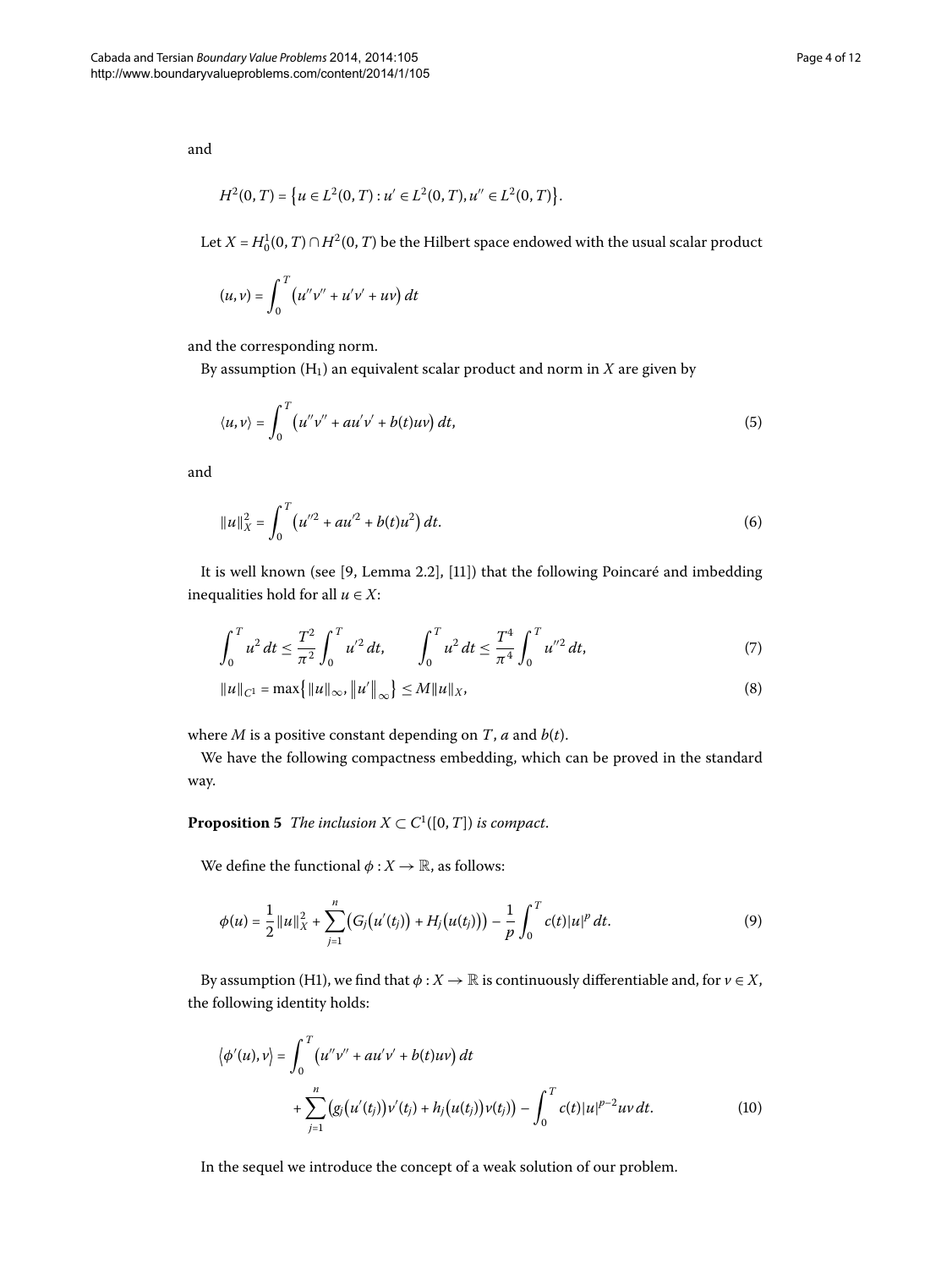**Definition 6** A function  $u \in X$  is said to be a weak solution of the problem (P), if for every  $v \in X$ , the following identity holds:

<span id="page-4-2"></span><span id="page-4-0"></span>
$$
\int_0^T \left( u''v'' + au'v' + b(t)uv \right) dt + \sum_{j=1}^n \left( g_j(u'(t_j))v'(t_j) + h_j(u(t_j))v(t_j) \right)
$$
  
= 
$$
\int_0^T c(t) |u|^{p-2} uv dt.
$$
 (11)

As a consequence, the critical points of  $\phi$  are the weak solutions of the problem (P). Let us see that they are, actually, strong solutions too.

**Lemma**  $\overline{I}$  *If u is a weak solution of* (P) *then*  $u \in X$  *is classical solution of* (P).

*Proof* Let  $u \in X$  be a weak solution of [\(](#page-4-0)P), *i.e.* (11) holds for any  $v \in X$ . For a fixed  $j \in Y$  $\{0, 1, \ldots, n\}$  we take a test function  $w_i$ , such that  $w_i(t) = 0$  for  $t \in [0, t_i] \cup [t_{i+1}, T]$ . We have by  $(11)$  $(11)$ 

$$
\int_{t_j}^{t_{j+1}} \left( u''w_j'' + au'w_j' + b(t)uw_j \right) dt = \int_{t_j}^{t_{j+1}} c(t) |u|^{p-2}uw_j dt.
$$

This means that for every *w* ∈ *X<sub>j</sub>* = *H*<sup>2</sup>(*t<sub>j</sub>*,*t<sub>j+1</sub>*) ∩ *H*<sub>0</sub><sup>1</sup>(*t<sub>j</sub>*,*t<sub>j+1</sub>*) ⊂ *C*<sup>1</sup>([*t<sub>j</sub>*,*t<sub>j+1</sub>*])

$$
\int_{t_j}^{t_{j+1}} \left( u''w'' + au'w' + b(t)uw \right) dt = \int_{t_j}^{t_{j+1}} c(t) |u|^{p-2}uw \, dt
$$

and  $u_j = u|_{(t_j,t_{j+1})}$  satisfies the equation

$$
u^{(4)} - au'' + b(t)u = c(t)|u|^{p-2}u, \quad \text{a.e. } t \in (t_j, t_{j+1}).
$$

By a standard regularity argument (see [\[](#page-11-10)9, 11]) the weak derivative  $u_j^{(4)} \in L^2(t_j,t_{j+1})$  and therefore the limits  $u''(t_j^{\pm}) = \lim_{t \to t_j^{\pm}} u''(t)$  and  $u'''(t_j^{\pm}) = \lim_{t \to t_j^{\pm}} u'''(t)$  exist.

We have for  $v \in X$ 

<span id="page-4-1"></span>
$$
\int_{t_j}^{t_{j+1}} \left( u''v'' + au'v' \right) dt = u''v'\big|_{t_j}^{t_{j+1}} - u'''v\big|_{t_j}^{t_{j+1}} + \int_{t_j}^{t_{j+1}} \left( u^{(4)} - au'' \right) v dt.
$$

Summing the last identities for  $j = 0, \ldots, n$  we obtain

$$
\int_0^T (u''v'' + au'v') dt - \int_0^T (u^{(4)} - au'')v dt
$$
  
=  $-u''(0)v'(0) + u''(T)v'(T) - \sum_{j=1}^n \Delta u''(t_j)v'(t_j) + \sum_{j=1}^n \Delta u'''(t_j)v(t_j).$  (12)

Therefore, by  $(11)$  $(11)$  and  $(12)$ , we have

$$
0 = -u''(0)\nu'(0) + u''(T)\nu'(T) + \sum_{j=1}^{n} (g_j(u'(t_j)) - \Delta u''(t_j))\nu'(t_j)
$$
  
+ 
$$
\sum_{j=1}^{n} (h_j(u(t_j)) + \Delta u'''(t_j))\nu(t_j).
$$
 (13)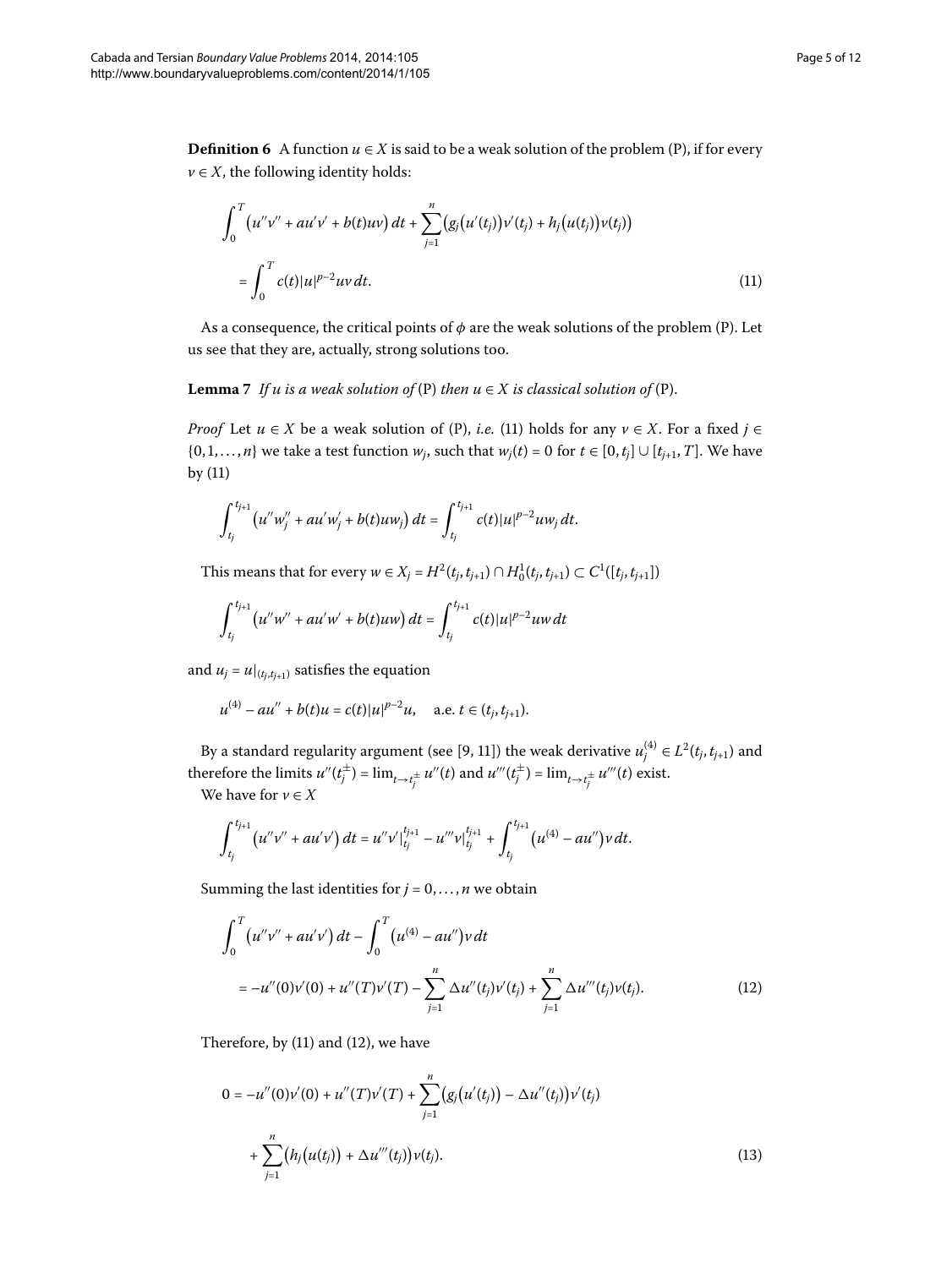Now, take a test function  $v = v_i$ ,  $j = 0, \ldots, n + 1$ , such that

$$
v_j(t_k) = 0, \quad k = 0, 1, ..., n + 1,
$$
  
\n $v'_j(t_k) = 0, \quad k = 0, 1, ..., j - 1, j + 1, ..., n + 1,$   
\n $v'_j(t_j) = 1.$ 

Then we obtain  $g_j(u'(t_j)) = \Delta u''(t_j)$  and  $u''(0) = u''(T) = 0$ . Similarly, we prove that  $h_j(u'(t_j)) = -\Delta u'''(t_j)$ , which shows that  $u$  is a classical solution of the problem (P). The lemma is proved.  $\Box$ 

In the proofs of the theorems, we will use three critical point theorems which are the main tools to obtain weak solutions of the considered problems.

<span id="page-5-3"></span>To this end, we introduce classical notations and results. Let *E* be a reflexive real Banach space. Recall that a functional  $I : E \to \mathbb{R}$  is lower semi-continuous (resp. weakly lower semi-continuous (w.l.s.c.)) if  $u_k \to u$  (resp.  $u_k \to u$ ) in *E* implies liminf $k \to \infty$   $I(u_k) \ge I(u)$  $(see [12], pp.3-5).$  $(see [12], pp.3-5).$  $(see [12], pp.3-5).$ 

We have the following well-known minimization result.

**Theorem**  *Let I be a weakly lower semi-continuous operator that has a bounded minimizing sequence on a reflexive real Banach space E. Then I has a minimum c* =  $\min_{u \in E} I(u)$  =  $I(u_0)$ . *If*  $I: E \to \mathbb{R}$  *is a differentiable functional,*  $u_0$  *is a critical point of I.* 

Note that a functional  $I: E \to \mathbb{R}$  is w.l.s.c. on *I* if  $I(u) = I_1(u) + I_2(u)$ ,  $I_1$  is convex and continuous and *I*<sub>2</sub> is sequentially weakly continuous (*i.e.*  $u_k \rightharpoonup u$  in *E* implies lim<sub>*k*→∞</sub>  $I_2(u_k) = I_2(u)$ ) (see [\[](#page-11-13)13], pp.301-303). The existence of a bounded minimizing sequence appears, when the functional *I* is coercive, *i.e.*  $I(u) \rightarrow +\infty$  as  $||u|| \rightarrow +\infty$ .

<span id="page-5-1"></span>Next, recall the notion of the Palais-Smale (PS) condition, the mountain-pass theorem and Clarke's theorem.

We say that *I* satisfies condition (PS) if any sequence  $(u_k) \subset E$  for which  $I(u_k)$  is bounded and  $I'(u_k) \to 0$  as  $k \to \infty$  possesses a convergent subsequence.

**Theorem 9** ([\[](#page-11-14)14, p.4]) *Let E be a real Banach space and*  $I \in C^1(E, \mathbb{R})$  *satisfying condition*  $(PS)$ *. Suppose*  $I(0) = 0$  and

- <span id="page-5-2"></span>(i) *there are constants*  $\rho, \alpha > 0$  *such that*  $I(u) \ge \alpha$  *if*  $||u|| = \rho$ ,
- (ii) *there is an*  $e \in E$ ,  $||e|| > \rho$  *such that*  $I(e) \leq 0$ .

*Then I possesses a critical value*  $c \geq \alpha$ *. Moreover, c can be characterized as c =*  $\inf{\max{I(u) : u \in \gamma([0,1])}: \gamma \in \Gamma}$  *where*  $\Gamma = \{\gamma \in C([0,1], E): \gamma(0) = 0, \gamma(1) = e\}.$ 

<span id="page-5-0"></span>**Theorem 10** ([14, p.53]) Let E be a real Banach space and  $I \in C^1(E, \mathbb{R})$  with I even, *bounded from below, and satisfying condition* (PS). *Suppose that*  $I(0) = 0$ *, there is a set K* ⊂ *E* such that *K* is homeomorphic to  $\mathbb{S}^{m-1}$  by an odd map, and sup{*I*(*u*) : *u* ∈ *K*} < 0.

*Then I possesses*, *at least*, *m distinct pairs of critical points*.

# **3 Proofs of main results**

This section is devoted to the proof of the three theorems enunciated in the introduction of this work.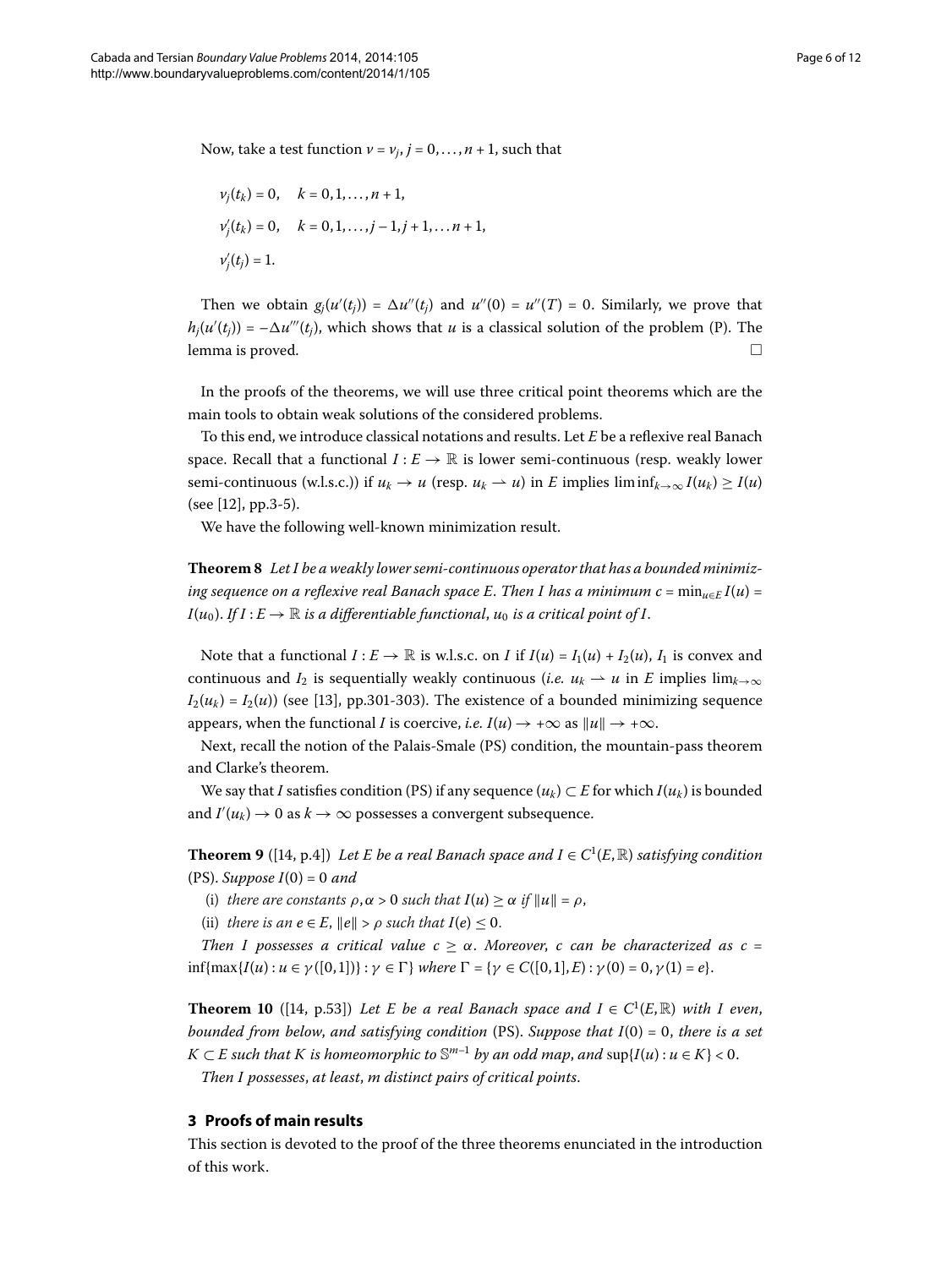<span id="page-6-3"></span>First consider the case  $p > 2$  for which we prove that the functional  $\phi$  satisfies the Palais-Smale condition.

**Lemma 11** Suppose that  $p > 2$  and conditions (H1) and (H2) hold. Then the functional  $\phi: X \to \mathbb{R}$  *satisfies condition* (PS).

*Proof* Let  $(u_k) \subset X$  and  $C > 0$  be such that

<span id="page-6-1"></span> $|\phi(u_k)| \leq C$ ,  $\phi'(u_k) \to 0$ ,  $k \to \infty$ .

Then we have

<span id="page-6-0"></span>
$$
C \geq \frac{1}{2} ||u_k||_X^2 + \sum_{j=1}^n (G_j(u'_k(t_j)) + H_j(u_k(t_j))) - \frac{1}{p} \int_0^T c(t) |u_k(t)|^p dt \qquad (14)
$$

and

$$
\left| \left\langle \phi'(u_k), \nu \right\rangle \right| \leq ||\nu||_X, \quad \forall \nu \in X,
$$
\n(15)

for all sufficiently large  $k$ ,  $k > N$ . Taking  $v = u_k$  in (15[\)](#page-6-0), we have for  $k > N$ 

$$
\left|\|u_k\|_{X}^2+\sum_{j=1}^n\big(g_j\big(u_k'(t_j)\big)u_k'(t_j)+h_j\big(u_k(t_j)\big)u_k(t_j)\big)-\int_0^Tc(t)\big|u_k(t)\big|^p\,dt\right|\leq \|u_k\|_{X}.
$$

In particular,

$$
\frac{\|u_k\|_X}{p} \geq -\frac{\|u_k\|_X^2}{p} - \frac{1}{p} \sum_{j=1}^n (g_j(u'_k(t_j))u'_k(t_j) + h_j(u_k(t_j))u_k(t_j)) + \frac{1}{p} \int_0^T c(t) |u_k(t)|^p dt.
$$

Adding the last inequality with  $(14)$  $(14)$ , by assumption  $(H2)$ , we obtain

$$
C + \frac{\|u_k\|_X}{p} \ge \frac{p-2}{2p} \|u_k\|_X^2,
$$

which implies that  $(u_k)$  is a bounded sequence in *X*.

Then, by the compact inclusion  $X \subset C^1([0,T])$ , it follows that, up to a subsequence,  $u_k \rightharpoonup$ *u* weakly in *X* and  $u_k \to u$  strongly in  $C^1([0, T])$ . As a consequence, from the inequality

<span id="page-6-2"></span>
$$
|\langle \phi'(u_k) - \phi'(u), u_k - u \rangle| \le ||\phi'(u_k)|| ||u_k - u|| + |\langle \phi'(u), u_k - u \rangle||
$$

it follows that

$$
\langle \phi'(u_k) - \phi'(u), u_k - u \rangle \to 0 \tag{16}
$$

and

$$
\sum_{j=1}^n (h_j(u_k(t_j))-h_j(u(t_j)))(u_k(t_j)-u(t_j))\to 0,
$$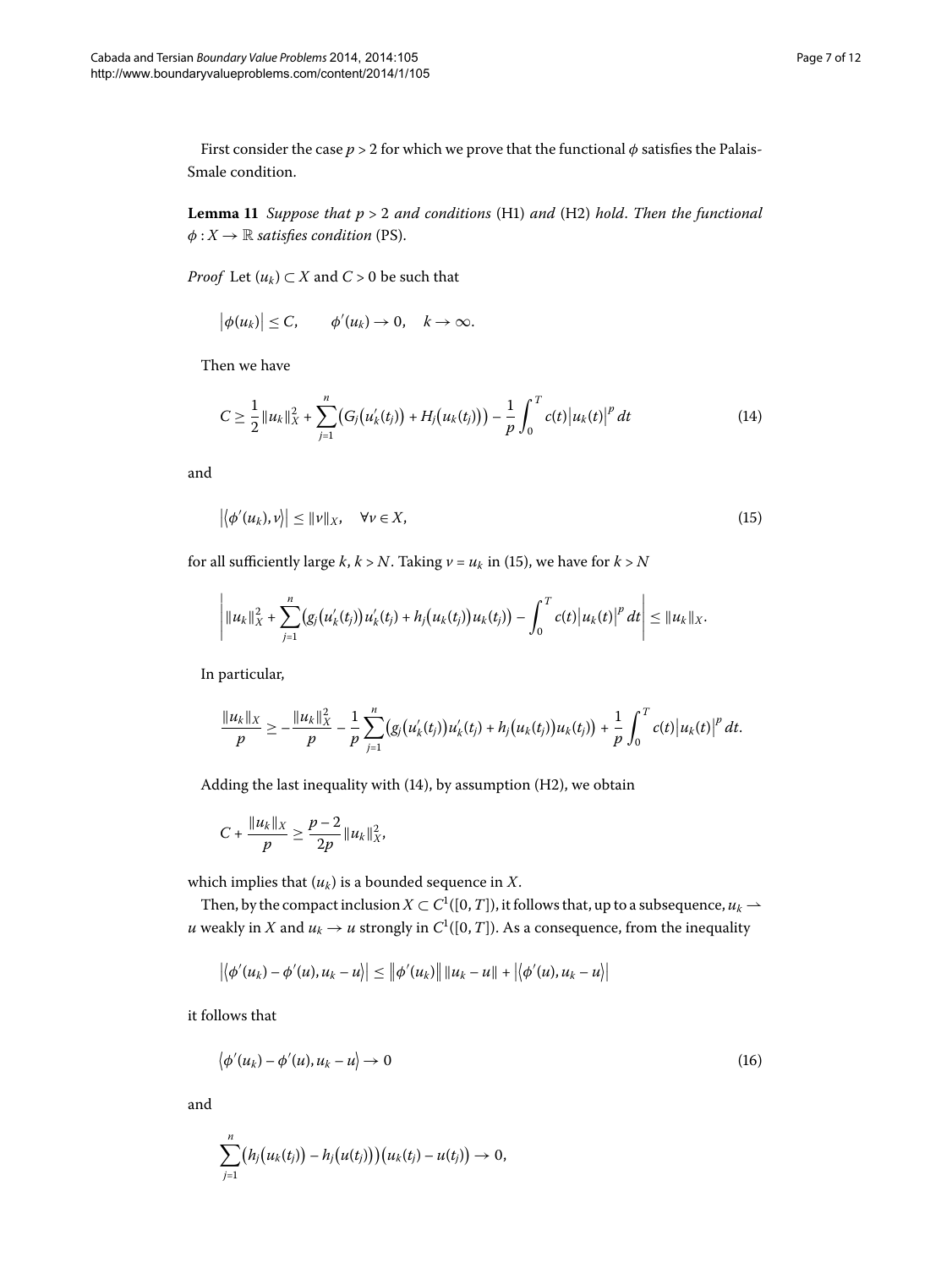$$
\sum_{j=1}^n (g_j(u'_k(t_j)) - g_j(u'(t_j)))(u'_k(t_j) - u'(t_j)) \to 0,
$$
  

$$
\int_0^T c(t) (|u_k|^{p-2}u_k - |u|^{p-2}u)(u_k - u) dt \to 0.
$$

Then by  $(16)$  $(16)$  it follows that

$$
||u_k - u||_X^2 \to 0,
$$

*i.e.*,  $u_k \rightarrow u$  strongly in *X*, which completes the proof.  $\Box$ 

Now, we are in a position to prove the main results of this paper.

*Proof of Theorem* 2 We find by [\(](#page-3-0)H1) and (8) that the following inequalities are valid for every  $u \in X$ :

$$
\phi(u) \ge \frac{1}{2} ||u||_X^2 - \frac{c_2 T}{p} ||u||_{\infty}^p
$$
  

$$
\ge \frac{1}{2} ||u||_X^2 - \frac{c_2 TM^p}{p} ||u||_X^p.
$$

It is evident that this last expression is strictly positive when  $||u||_X = \rho$ , with  $\rho$  small enough. Next, let  $u_0(t) = \sin(\frac{\pi t}{T}) \in X$  $u_0(t) = \sin(\frac{\pi t}{T}) \in X$  $u_0(t) = \sin(\frac{\pi t}{T}) \in X$  and  $u_\lambda(t) = \lambda u_0(t)$ , with  $\lambda > 0$ . Then, by (H2) and (3), we have

$$
\phi(u_\lambda)\leq \frac{\lambda^2}{2}||u_0||_X^2+C\left(2n+\sum_{j=1}^n(\lambda^{\gamma_j}+\lambda^{\sigma_j})\right)-\frac{\lambda^p}{p}\int_0^Tc(t)|u_0|^p dt,
$$

where  $C = \max\{C_j, K_j : 1 \le j \le n\}.$ 

<span id="page-7-1"></span>Since *p* > 2, we conclude that  $φ(u<sub>\lambda</sub>) < 0$  for sufficiently large  $λ$ . According to the mountain-pass Theorem 9[,](#page-4-2) together with Lemmas 11 and 7, we deduce that there exists a nonzero classical solution of the problem  $(P)$ .  $\Box$ 

Now consider the case  $1 < p < 2$ . In the next result we prove that the Palais-Smale condition is also valid.

<span id="page-7-0"></span>**Lemma 12** Suppose that  $1 < p < 2$  and conditions (H1) and (H3) hold. Then the functional  $\phi: X \to \mathbb{R}$  *is bounded from below and satisfies condition* (PS).

*Proof* By  $1 < p < 2$ , conditions [\(](#page-3-0)H1), (H3), and inequality (8), it follows that the functional *φ* is bounded from below:

$$
\phi(u) \ge \frac{1}{2} ||u||_X^2 - \frac{c_2 T}{p} ||u||_{\infty}^p \ge \frac{1}{2} ||u||_X^2 - \frac{c_2 TM^p}{p} ||u||_X^p
$$
  

$$
\ge \frac{p-2}{2p} (c_2 TM^p)^{2/(2-p)}.
$$
 (17)

Further, if  $(u_k)$  $(u_k)$  is a (PS) sequence, by (17) it follows that  $(u_k)$  is a bounded sequence in *X*. Then, as in Lemma 11, we conclude that  $(u_k)$  has a convergent subsequence.  $\Box$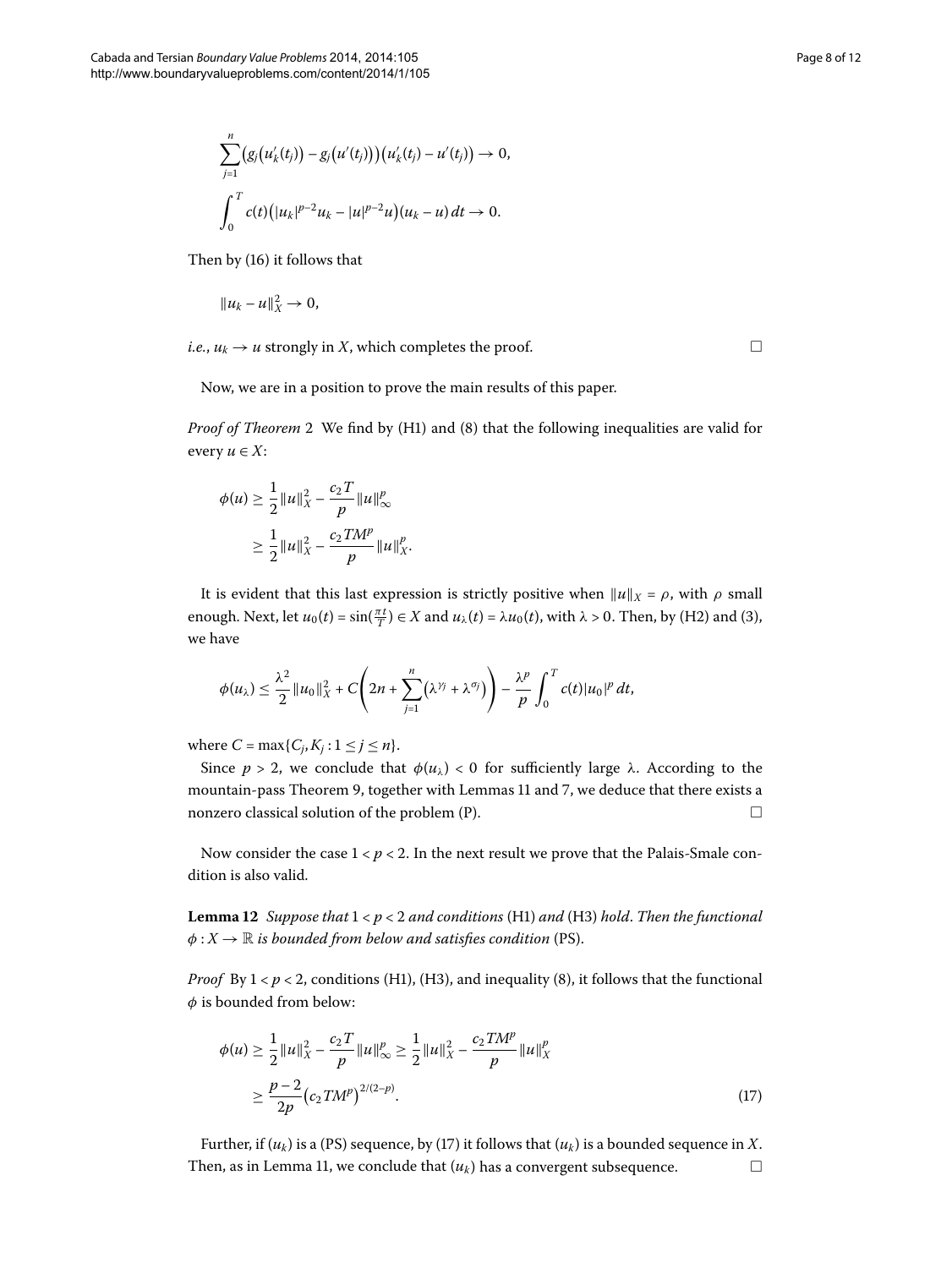Now we are in a position to prove the next existence result for the problem (P).

*Proof of Theorem* 3 By assumption, we know that  $g_j$  and  $h_j$  are odd functions. So  $G_j$  are  $H_j$ are even functions and the functional  $\phi$  is even. By Lemma 12 we know that  $\phi$  is bounded from below and satisfies condition (PS). Let  $m \in \mathbb{N}$ ,  $m \geq 3$  be a natural number and define, for any  $\rho > 0$  fixed, the set

$$
K_{\rho}^{m} = \left\{ \sum_{j=1}^{m} \lambda_{j} \sin\left(\frac{j\pi t}{T}\right) : \sum_{j=1}^{m} \lambda_{j}^{2} = \rho^{2} \right\} \subset X.
$$

 $K_\rho^m$  is homeomorphic to  $\mathbb{S}^{m-1}$  by the odd mapping defined as  $H$  :  $K_\rho^m\to \mathbb{S}^{m-1}$ 

<span id="page-8-0"></span>
$$
H\left(\sum_{j=1}^m \lambda_j \sin\left(\frac{j\pi t}{T}\right)\right) = \left(-\frac{\lambda_1}{\rho}, -\frac{\lambda_2}{\rho}, \dots, -\frac{\lambda_m}{\rho}\right).
$$

Moreover, for  $w = \sum_{j=1}^{m} \lambda_j \sin(\frac{j\pi t}{T}) \in K^m_\rho$ , the following inequalities hold:

$$
\rho \sqrt{\frac{Tb_1}{2}} \le ||w||_X \le \rho m \sqrt{\frac{T}{2} \left( \left( \frac{m\pi}{T} \right)^4 + a \left( \frac{m\pi}{T} \right)^2 + b_2 \right)}.
$$
\n(18)

Clearly  $K_\rho^m$  is a subset of the *m*-dimensional subspace

$$
X_m = sp\left\{\sin\left(\frac{\pi t}{T}\right), \dots, \sin\left(\frac{m\pi t}{T}\right)\right\} \subset X,
$$

and there exist positive constants  $C_1(m)$  and  $C_2(m)$ , such that

$$
C_1(m)\|w\|_{X_m} \le \|w\|_{L^p} \le C_2(m)\|w\|_{X_m},\tag{19}
$$

where  $\|\cdot\|_{X_m}$  is the induced norm of  $\|\cdot\|_X$  on  $X_m$ .

Arguing as in [\[](#page-11-15)15, pp.16-18], one can prove that there exists  $\varepsilon = \varepsilon(m) > 0$ , such that

$$
\operatorname{meas}\left\{t\in[0,T]:c(t)\big|u(t)\big|^p\geq\varepsilon\|u\|_{X}^p, u\in X_m\setminus\{0\}\right\}\geq\varepsilon.\tag{20}
$$

<span id="page-8-1"></span>Denote

$$
\Omega_u = \left\{ t \in [0, T] : c(t) \big| u(t) \big|^p \geq \varepsilon ||u||_X^p \right\}.
$$

By (H3) we see that for every  $w \in K^m_\rho$ ,  $w = \sum_{k=1}^m \lambda_k \sin(\frac{k\pi t}{T})$ , the following inequalities are fulfilled:

$$
\left| G_j(w'(t_j)) \right| \le A_j \left| w'(t_j) \right|^2 \le A_j \left( \sum_{k=1}^m \frac{k \pi |\lambda_k|}{T} \left| \cos \left( \frac{k \pi t_j}{T} \right) \right| \right)^2
$$
  

$$
\le A_j \left( \frac{m \pi}{T} \right)^2 \left( \sum_{k=1}^m |\lambda_k| \right)^2 \le A_j m^3 \left( \frac{\pi}{T} \right)^2 \left( \sum_{k=1}^m \lambda_k^2 \right)
$$
 (21)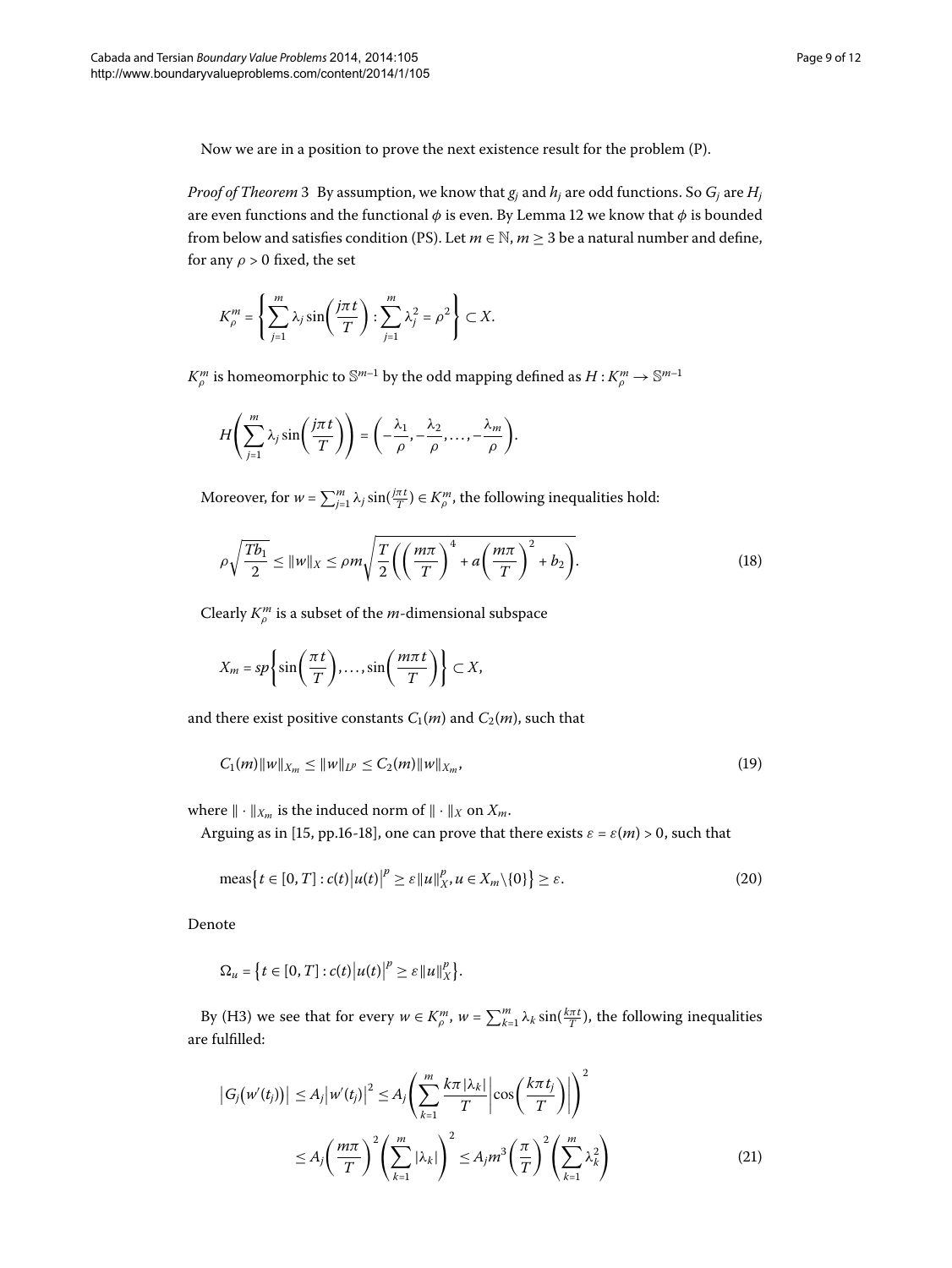$H_j(w(t_j)) \leq B_j \big| w(t_j) \big|^2 \leq B_j \Bigg( \sum_{i=1}^m$ *k*= |*λk*|  $\sin\left(\frac{k\pi t_j}{T}\right)$  $\Big) \Big|$  $\setminus^2$ ≤ *Bj*  $\left(\sum_{i=1}^{m}$ *k*= |*λk*|  $\setminus^2$ ≤ *Bjm*  $\left(\sum_{i=1}^{m}$ *k*= *λ k*  $\setminus$ .

Denote  $C = \max\{A_j m^3(\frac{\pi}{T})^2, B_j m : 1 \le j \le n\}$  $C = \max\{A_j m^3(\frac{\pi}{T})^2, B_j m : 1 \le j \le n\}$  $C = \max\{A_j m^3(\frac{\pi}{T})^2, B_j m : 1 \le j \le n\}$ . Then by (18)-(21) we have

$$
\phi(w) = \frac{1}{2} ||w||_{X}^{2} + \sum_{j=1}^{n} (G_{j}(w'(t_{j})) + H_{j}(w(t_{j}))) - \frac{1}{p} \int_{0}^{T} c(t) ||w|^{p} dt
$$
  
\n
$$
\leq \frac{1}{2} ||w||_{X_{m}}^{2} + 2nC \sum_{j=1}^{m} \lambda_{j}^{2} - \frac{\varepsilon}{p} ||w||_{L^{p}}^{p} \text{ meas } \Omega_{w}
$$
  
\n
$$
= \frac{1}{2} ||w||_{X_{m}}^{2} + 2nC\rho^{2} - \frac{\varepsilon}{p} ||w||_{L^{p}}^{p} \text{ meas } \Omega_{w}
$$
  
\n
$$
\leq \left(\frac{1}{2} + \frac{4nC}{Tb_{1}}\right) ||w||_{X_{m}}^{2} - \frac{\varepsilon^{2}}{p} ||w||_{L^{p}}^{p}
$$
  
\n
$$
\leq K ||w||_{X_{m}}^{2} - \frac{\varepsilon^{2}C_{1}^{p}(m)}{p} ||w||_{X_{m}}^{p},
$$

where  $K = \frac{1}{2} + \frac{4nC}{Tb_1}$ .

By the last inequality, it follows that  $\phi(w) < 0$  $\phi(w) < 0$  $\phi(w) < 0$  if  $||w||_{X_m} < (\frac{\varepsilon^2 C_1^p(m)}{pK})^{1/(2-p)}$ . Then, by (18), choosing

$$
\rho<\left(\frac{\varepsilon^2C_1^p(m)}{pK}\right)^{1/(2-p)}\left(m\sqrt{\frac{T}{2}\left(\left(\frac{m\pi}{T}\right)^4+a\left(\frac{m\pi}{T}\right)^2+b_2\right)}\right)^{-1}
$$

we obtain  $\phi(w) < 0$  for any  $w \in K_p^m$ .

By Clarke's Theorem 10, there exist at least *m* pairs of different critical points of the functional *φ*. Since *m* is arbitrary, there exist infinitely many solutions of the problem (P), which concludes the proof.  $\Box$ 

Concerning the problem  $(P_1)$ , one can introduce similarly the notions of classical and weak solutions. In this case it is not difficult to verify that the weak solutions are critical points of the functional  $\phi_1 : X \to \mathbb{R}$  defined as

$$
\phi_1(u) = \frac{1}{2} \int_0^T \left( u''^2 + au'^2 \right) dt - \frac{1}{2} \int_0^T b(t) u^2 dt
$$
  
+ 
$$
\sum_{j=1}^n \left( G_j \left( u'(t_j) \right) + H_j \left( u(t_j) \right) \right) + \frac{1}{p} \int_0^T c(t) |u|^p dt.
$$
 (22)

*Proof of Theorem* 4 By the Poincaré inequalities [\(](#page-3-1)7) we find that  $||u||^2 = \int_0^T (u''^2 + au'^2) dt$ is an equivalent norm to  $\| \cdot \|_X$  in *X* and the functional  $I_1(u) = \frac{1}{2} \| \|u\|^2$  is convex.

and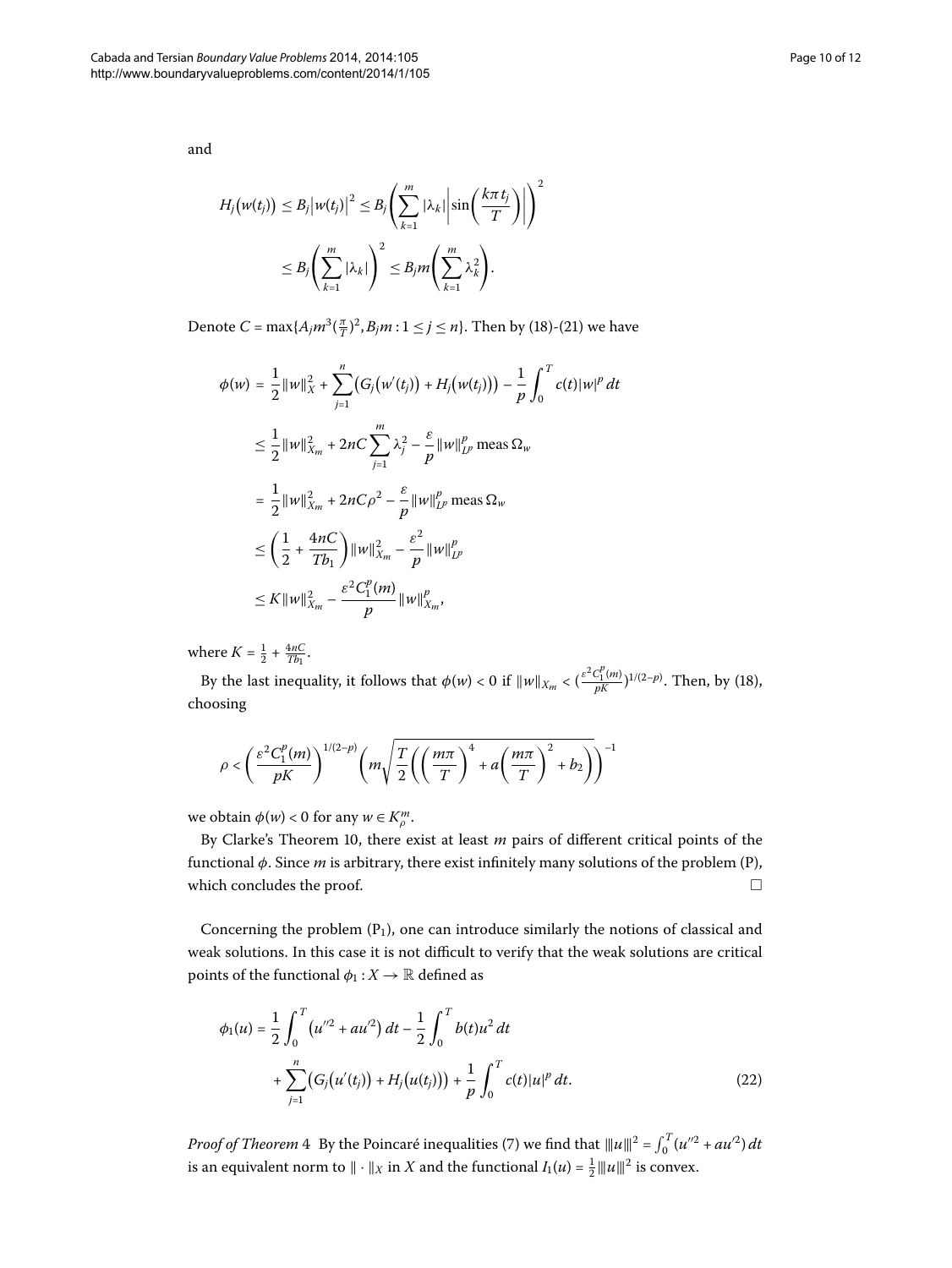Since the functional

$$
I_2(u) = -\frac{1}{2} \int_0^T b(t) u^2 dt + \sum_{j=1}^n (G_j(u'(t_j)) + H_j(u(t_j))) + \frac{1}{p} \int_0^T c(t) |u|^p dt
$$

is sequentially weakly continuous, from the fact that the inclusion  $X \subset C^1([0,T])$  is compact, we deduce that the functional  $\phi_1 : X \to \mathbb{R}$  is weakly lower semi-continuous.

Next, let us see that  $\phi_1 : X \to \mathbb{R}$  is bounded from below:

$$
\phi_1(u) \ge \frac{1}{2} ||u||^2 + \int_0^T \frac{1}{p} c(t) |u|^p - \frac{1}{2} b(t) u^2 dt
$$
  
\n
$$
\ge \frac{1}{2} ||u||^2 + \int_0^T \left(\frac{1}{p} c_1 |u|^p - \frac{1}{2} b_2 u^2\right) dt \ge CT,
$$
\n(23)

where

<span id="page-10-0"></span>
$$
C = \min\left\{\frac{1}{p}c_1t^p - \frac{1}{2}b_2t^2 : t \ge 0\right\} = \frac{2-p}{p}b_2\left(\frac{b_2}{c_1}\right)^{2/(p-2)}.
$$

Then[,](#page-5-3) by Theorem 8, there exists a minimizer of  $\phi_1$ , which is a critical point of  $\phi_1$ . Let *u* be a weak solution of  $(P_1)$ , *i.e.*, a critical point of  $\phi_1$ . Then

$$
\int_0^T (u''^2 + au'^2 - b(t)u^2) dt
$$
  
+ 
$$
\sum_{j=1}^n (g_j(u'(t_j))u'(t_j) + h_j(u(t_j))u(t_j)) + \int_0^T c(t) |u|^p dt = 0.
$$
 (24)

If  $0 < T \leq T_2 = \pi$  $\sqrt{\frac{a+\sqrt{a^2+4b_2}}{2b_2}}$  then  $(\frac{\pi}{T})^4 + a(\frac{\pi}{T})^2 - b_2 \ge 0$ . Suppose that *u* is a nonzero solution and  $0 < T \leq T_2$ . By (H2'[\)](#page-3-1), (7), and (24) it follows that

$$
0 > -\int_0^T c(t)|u|^p dt = \int_0^T (u''^2 + au'^2 - b(t)u^2) dt
$$
  
+ 
$$
\sum_{j=1}^n (g_j(u'(t_j))u'(t_j) + h_j(u(t_j))u(t_j))
$$
  

$$
\geq \int_0^T \left( \left(\frac{\pi}{T}\right)^4 + a\left(\frac{\pi}{T}\right)^2 - b_2\right)u^2 dt \geq 0,
$$

which is a contradiction. Then, for  $0 < T \leq T_2$ , the problem (P<sub>1</sub>) has only the zero solution. Suppose now that  $T \geq T_1 = \pi$  $\sqrt{a^2+4b}$  $\frac{a^{2}+4b^{2}}{2b^{1}}$ .

Take  $u_{\varepsilon}(t) = \varepsilon \sin(\frac{\pi t}{T}) \in X$ ,  $\varepsilon > 0$ . Then

<span id="page-10-1"></span>
$$
\phi_1(u_\varepsilon) \le \frac{\varepsilon^2}{2} \left( \left( \frac{\pi}{T} \right)^4 + a \left( \frac{\pi}{T} \right)^2 - b_1 \right) + D \left( \sum_{j=1}^n (\varepsilon^{\gamma_j} + \varepsilon^{\sigma_j}) \right) + \frac{c_2 T}{p} \varepsilon^p, \tag{25}
$$

where  $D = \max\{d_j, e_j : 1 \le j \le n\}$ . For  $T > T_1 = \pi$  $\sqrt{\frac{a+\sqrt{a^2+4b_1}}{2b_1}}$  it follows that  $(\frac{\pi}{T})^4 + a(\frac{\pi}{T})^2$  – *b*<sub>1</sub> < 0. Then, since  $\gamma_j$ ,  $\sigma_j \in (2, p)$  $\sigma_j \in (2, p)$  $\sigma_j \in (2, p)$ , by (25) it follows that  $\phi_1(u_\varepsilon) < 0$  for sufficiently small